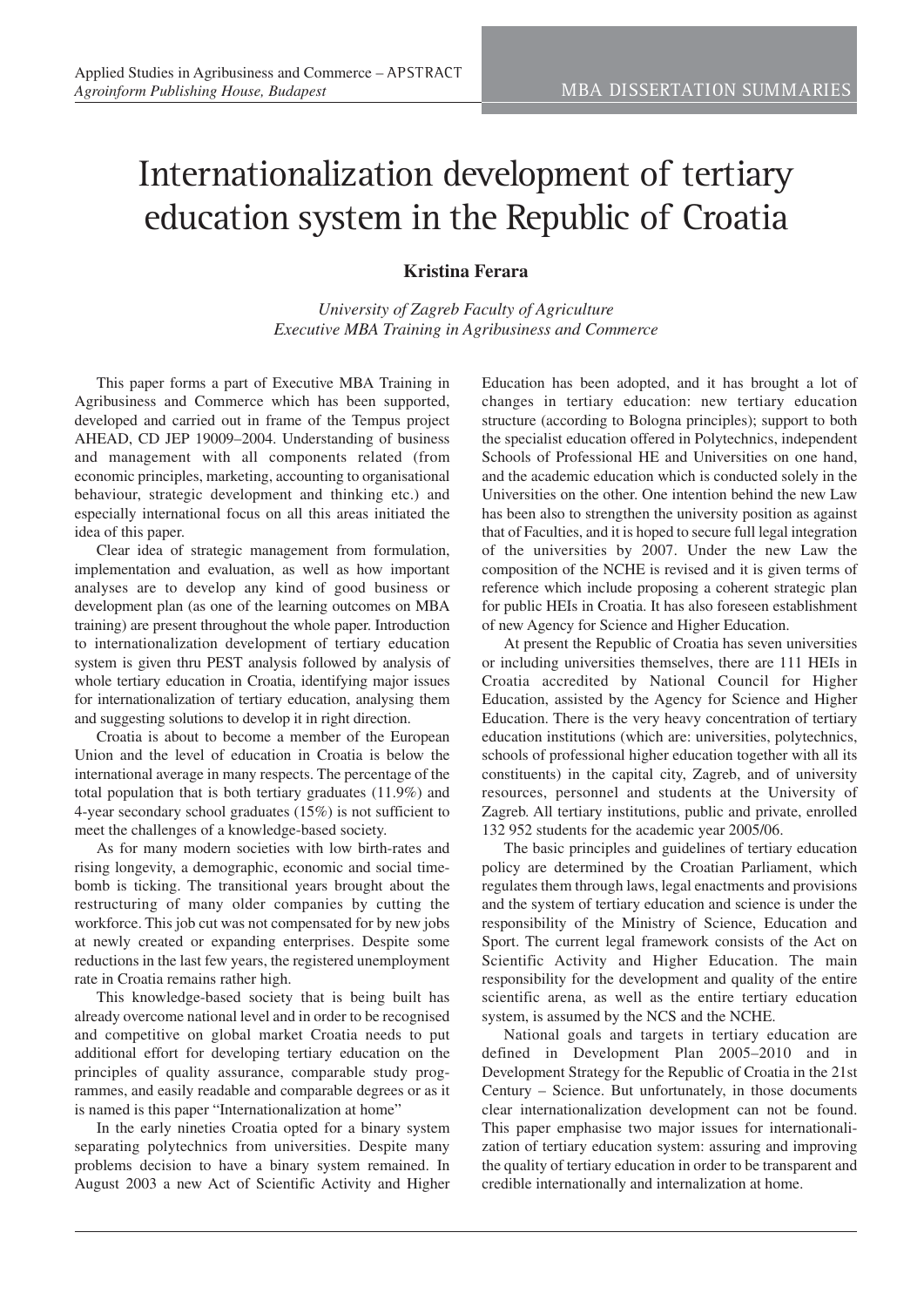Before the new Act on Scientific Activity and Higher Education the adopted quality assurance system had been in many aspects inadequate and inefficient from the lack of appropriate legislation, quality indicators, internal quality measures, time consuming procedures, unfamiliarity of concept to academic community, non existing awareness of universities, underdeveloped quality culture, lack of experience and tradition in evaluations to misunderstood goals of evaluation and resistance of the higher education staff. Some changes are seen but not many of these assumptions are still valid and in order to develop QA system in Croatia following issues need to be addressed:

- Creating a sustainable and efficient model of quality assurance.
- Roles and responsibilities of the various bodies and organisations in relation to QA in HE should be very clear and unanimous and it must be clear that the primary responsibility for the quality of higher education programmes lies with the higher education institutions themselves.

*Recommendation:* There should be a national body (or ASHE can take over), at arms length from government, with the remit to establish clear processes and methodologies for periodic review of programmes, departments and units within all institutions. This body will not assess quality; but it will audit the thoroughness and appropriateness of the evaluation of quality, and prepare a framework for periodic assessment.

As to external QA, the exact roles and the boundaries of responsibilities of NCHE and ASHE should be clarified. This could also be done, of course, in the framework of an overall exercise reconsidering the existing national scheme for QA.

*Recommendation:* ASHE should be responsible for accrediting institutions, not programmes. Its primary role should be to ensure that both new and existing universities and polytechnics have the mission, mandate, relevance and quality required to ensure success and integration of both the national system and regional institutions. Accreditation of institutions will also facilitate functional integration.

- HEIs should have the necessary resources, both financial and human, and enjoy an appropriate degree of autonomy in order to be able to develop and operate their internal QA systems. They should nevertheless, not forget that autonomy means responsibility and accountability at the same time.
- The external QA system should, in accordance with the European Standards and Guidelines (ESG), be transparent and clear to all. If it involves accreditation in the future too, then when revising the predefined criteria, the involvement of a broad spectrum of experts from HEIs (including private institutions and students as well) could be considered in the drafting process.
- An impact analysis of the performed programme accreditation of the new, Bologna type degree programmes could be carried out. Results of this

could be fed into the possible refinement procedures of the national QA system.

- A clear conceptual separation should be made between accreditation and the decision on licensing HEIs and degree programmes to operate.
- Any possible refinement of the current QA arrangements or the establishment of a future national scheme of external QA in Croatia should be accomplished based on a holistic approach, on the system level.
- Quality assurance is perceived differently from different stakeholders. It is often seen as a control mechanism for higher education institutions. It should be made clear, that in line with the European Standards and Guidelines it should be (primarily) based on the internal mechanisms in HEIs, and then linked to other, higher levels which provide external mechanisms.
- An important part of the quality assurance is quality of teaching and learning and, including learning outcomes, assessment (examinations) of students and quality of teaching. These are issues that haven't been addressed yet in proportion to their importance and should be addressed.
- MOZVAG system that served for accreditation of study programmes, and that could serve as information system on quality assurance on all levels providing data needed both for HEIs, universities, ASHE and NCHE, as well as the Ministry. System itself should also provide for link with the existing MIS that exist in different HEIs, especially ISVU, which is used by more that half of HEIs.
- Quality assurance in HE should be built both on experience from the European Higher Education Area as well as on the experience and expertise which has been developing in the country in last decade.
- Creating a culture of assessment and accountability in Croatian tertiary education is a long-term, stepped process requiring vision, leadership and commitment over time.

From all this mentioned above it is clear that Croatia needs to built a quality assurance system. Maybe the best solution would be to built together with all stakeholders (MZOS, NCHE; NCS, representatives from tertiary education institutions, students, employers) "National model for quality assurance" which will clearly define responsibilities between various bodies and institutions, objectives, targets, methods, criteria and consequences in line with ESG.

Internationalization is seen as a major vehicle for the achievement of a higher quality of tertiary education and its competitiveness. The main opportunity for the internationalization of tertiary education institutions has been through EU projects that Croatia has had access to (TEMPUS, Jean Monnet, Marie Curie), as well as through direct bilateral and multilateral cooperation with institutions abroad. Unfortunately, the national policy did not provide special measures to ensure the sustainability of joint programs